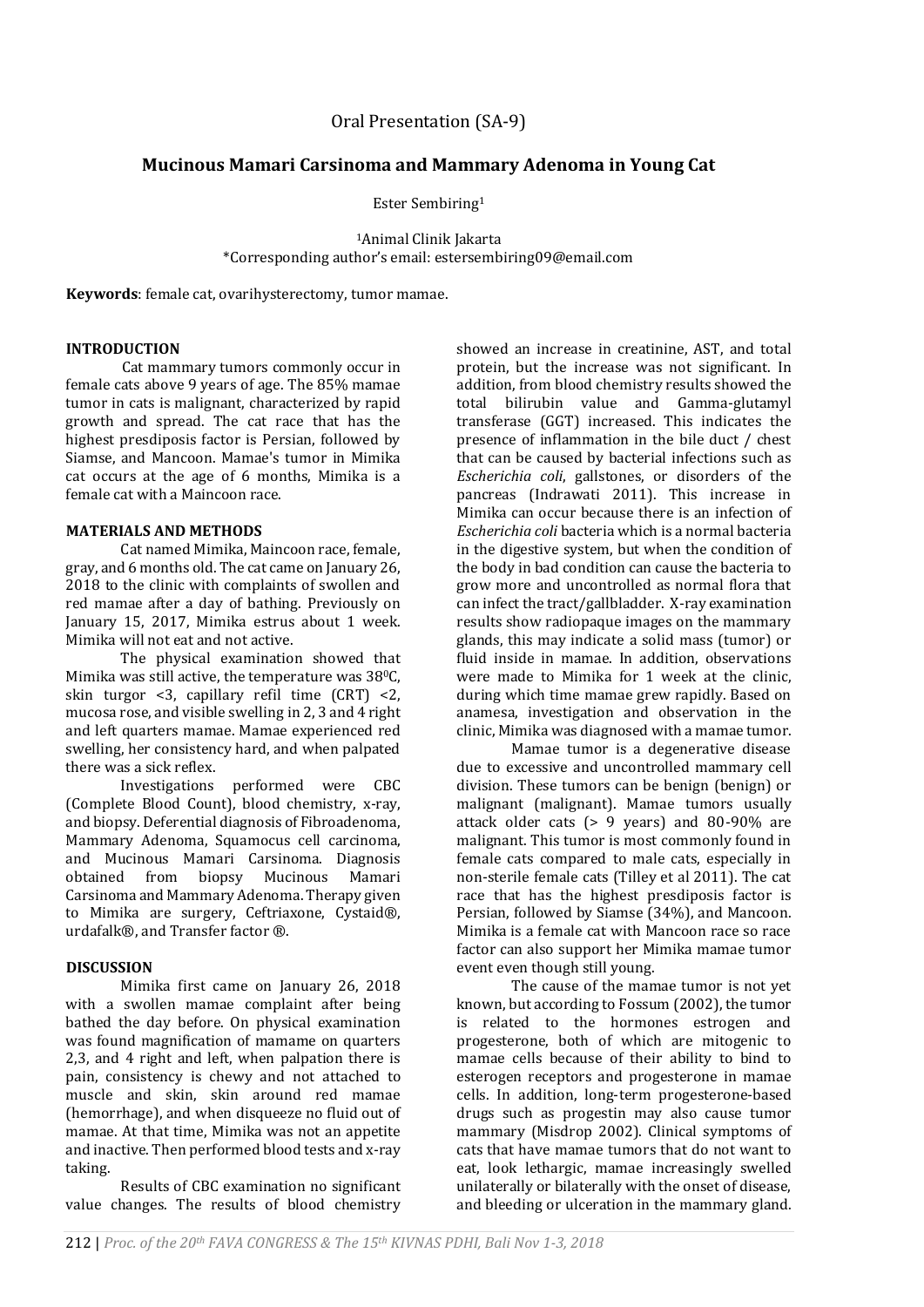Some tumors can produce clear fluid, milk, and bloody fluids. Benign tumors rarely experience wound or injury, while malignant tumors often experience injury. This is because malignant tumors have rapidly enlarging properties will suppress the blood supply to surrounding tissues resulting in degeneration, inflammation, and infection that cause pain. The tumors on Mimika are bilateral on the 2, 3 quarters, and the 4 right and left . Clinical symptoms are inactive, do not want to eat, did not find any fluid coming out of milk duct, but seen inflammation and swelling in mamae quarters 2, 3, and 4.

Mamae tumor action and therapy can be performed by surgery that is by removal of tumor mass by mastectomy method (simple, regional, unilateral, and radial) or even lumpectomy. The choice of method can be considered based on the size, quantity, and location of the tumor (Fossum 2002). Other treatments that can be done are chemotherapy, immunotherapy, radiotherapy, and hormonal therapy. The action on Mimika is surgery with regional masectomy method that is only the 3rd and 4th left mamae quartiles although in handling the mamae tumor should be done radial masektomi. However, during the surgery, Mimika's condition is not possible that respiration occurs a rest, decreased heart rate, and oxygen saturation also decreases with the operation.

Before a masectomy, the first stage is ovarihisterectomy. The action is done to avoid the emergence of mamae tumor again, because according to Fossum (2002), one of the factors causing mamae tumor is the hormone estrogen and progesterone that produces by ovaries , so that by removal of the genital tract, including ovaries as a producer of ovum will reduce the chances of mamae tumor . According to Beth et al (2005) ovarihysterectomy may reduce the risk of developing a mamae tumor, ie, if done under 6 months reduced the risk of 91%, 6-12 months reduced risk 86%, and 12- 24 months reduced risk 11%.

The tissue of mamae is then biopsied to determine the type of tumor. The results of the biopsy are Mucinous Mamari Carsinoma. These tumors are classified as mucin-producing malignant tumors and are rarely reported in cats, often difficult to distinguish from benign lipoma tumors. This tumor metastasis is very difficult to predict the level of invasiv through lymphovascular. Detection of tumor cell type metastasis can be done on the circulation of blood vessels bundles in the area of the tumor.

Dated March 12, 2018, Mimika came back to with mamae complaints swelled back, but eating is still good and still active. In the examination, the left and right 2 quartil mamae were enlarged compared to the first examination, especially the right and left mamae quadrant. Therefore a blood test is done in preparation for the second operation.

The second stage of surgery was carried out on all mamae, different from the first operation, in the second operation the active mammary glands appeared in the mamae tumor. The tissue is then removed and biopsy is performed. The thing from a biopsy is Mammary Adenoma, a benign tumor that can be infiltrative. Metastasis from adenoma tumors is rarely reported but it is difficult to distinguish between cysts and mammary ductectasia, which is a physiological process related to hormonal effects.

Different biopsy results in the first and second surgery can be caused by<br>ovarihisterectomy performed on the first performed on the first operation. At the time of ovarihosterektomy actually will not affect the network that is already cancer, but can affect the network that is hyperplasia, which makes the division or development of abnormal cells to be halted (regeresi and disappear). The possibility of mamae tumor cells in quartiles 1 and 2 has not been cancerous but has undergone hyperplasia, so the cleavage or development of mammary tumor cells in quadrant 1 and 2 stopped after the first ovarihisterectomy was performed, hence the hormone that causes the tumor to occur and affect the mamae tumor no longer, therefore the result of mammary tumor biopsy that operated on the first operation is malignant while the second is benign.

Two months after the second phase of surgery, x-ray thoracic is done to determine the presence or absence of mamaeare tumor metastasis. In the case of mamae tumors, metastasis is often found in the lungs. Mimika x-ray results show no metastases, the lungs appear radilusent.

## **CONCLUSION**

Mimika cat is exposed to a mamae tumor with two different types of Mucinous Mamari Carsinoma and Mammary Adenoma. Mamae tumors can occur in young cats especially in races that have presdiposis factors such as Maincoon and not yet sterilize. Ovarihysterectomy is one step that can be done to prevent the occurrence and development of mamae tumor.

## **REFERENCES**

- [1] Beth Overley, Frances S, Shofer, Michael H Goldschmidt, Dave Sherer, and Karin U Sorenmo. Association between Ovarihysterectomy and feline mammary Carcinoma. *J Vet Intern Med* 2005; 19;560-563.
- [2] Fossum. TW. 2002. *Small Animal Surgery, ed 2nd Mosby*. St. Lois London. Philandelphia: Toronto.